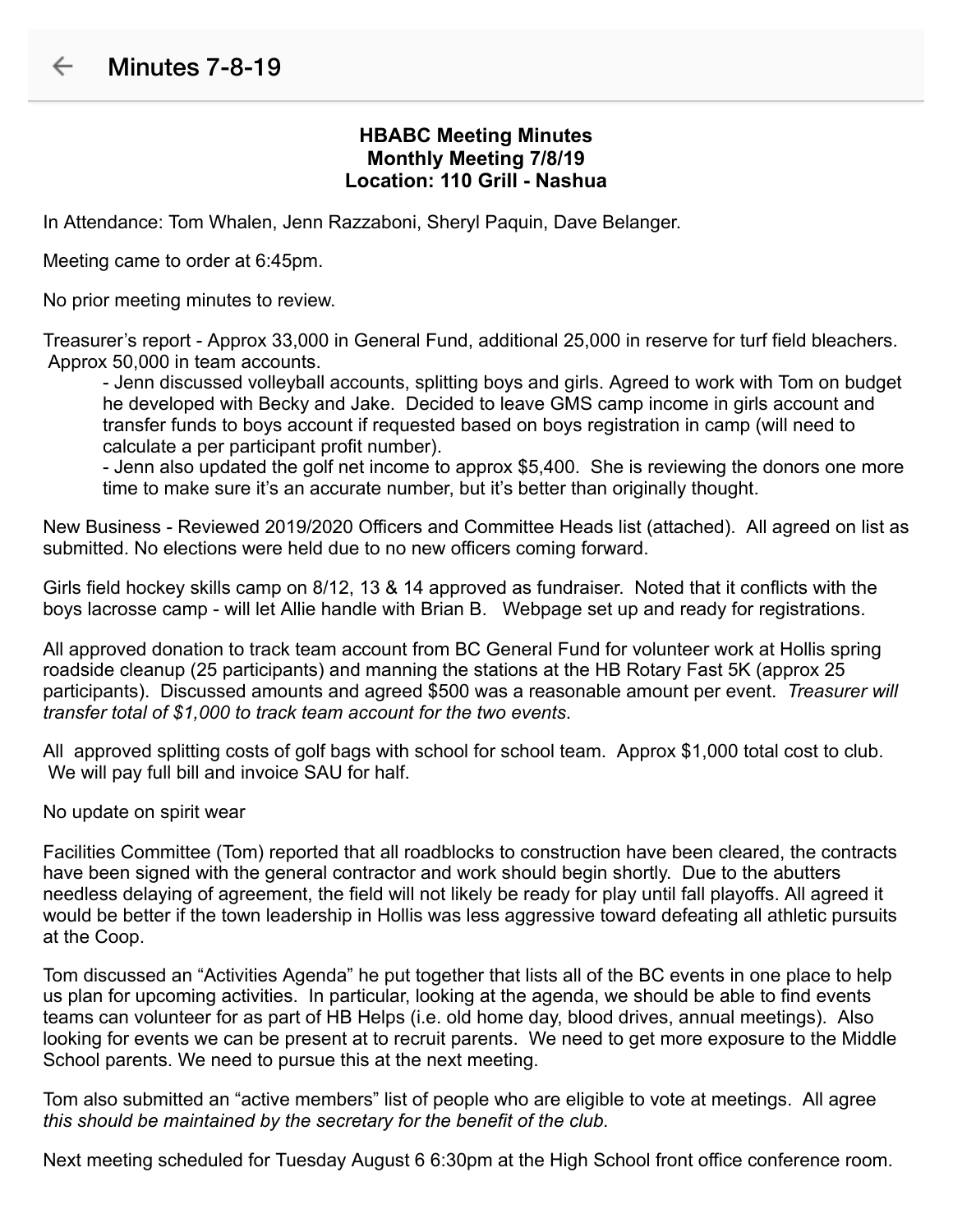All are invited to attend and *bring a friend.* We are in need of new active members, particularly younger student parents.

Meeting was adjourned at 8:15pm

Respectfully submitted, Tom Whalen

2019 / 2020 Activities Agenda

August - Fall Parent/Coach Meeting August - Brookline 250th celebration

Sept- Parents Open House Night HS - recruit incoming parents Sept- Middle School Orientation Night - recruit parents for MS programs

9/13 - 9/15 Hollis Old Home Day

November - Fall Awards Night 11/27 - 12/1 Ski Swap

December - Winter Coach/Parent Orientation

Feb - Red Cross Blood Drive (volunteers?) Feb - Grade 8 Parent Night - recruiting oppty

March - Coop Annual Meeting, Hollis Annual Meeting, Brookline Annual Meeting (volunteer) March - Winter Sports Awards Night

April - Spring Coach/Parent Orientation

5/15 - Prom 5/22 - Golf Outing

6/13 - Graduation

# **HBHS Athletic Booster Club**

## **Officers & Board Members July 2019**

Board of Directors: Tom Whalen Dave Belanger (Aged Out) Deanne Martin Mike Coutu Jenn Razzaboni Chuck Blake(Aged Out)

Officers: President: Tom Whalen